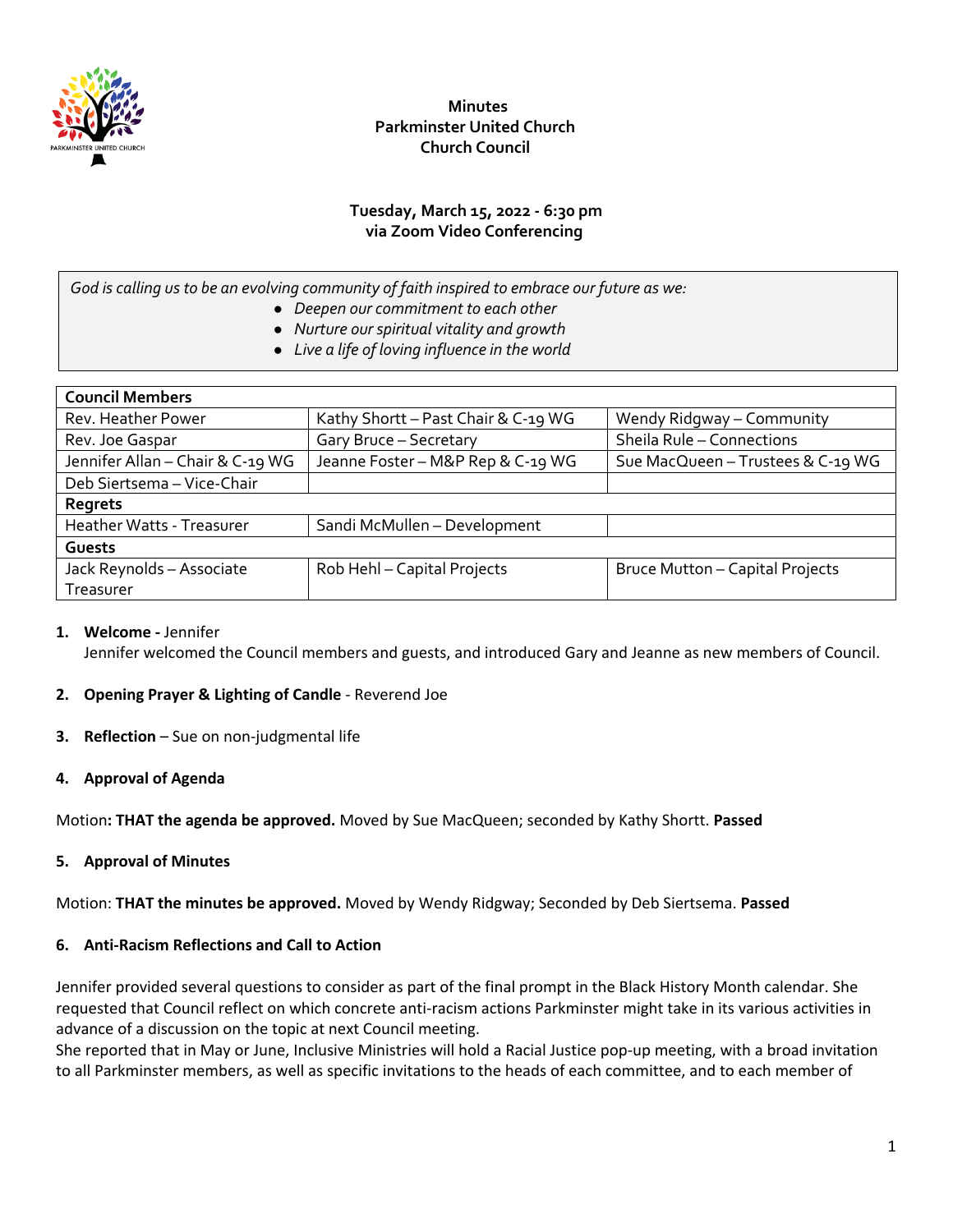

Council, with the intention of discussing and recording people's ideas for change. Adele Halliday, the United Church's Anti-racism and Equity Officer, will facilitate this process.

### **7. Business Arising from the Minutes**

a. COVID-19 Working Group report

The March 2nd COVID-19 WG passed the following motions for Council's consideration

### **ALL SAFETY PLANS**

- 1. Motion: THAT the COVID-19 Working Group recommends to Council that contact tracing be discontinued by Parkminster United Church for all who enter the building effective immediately. Moved by Bert Blackburn; seconded by Barb Leask; passed.
- 2. Motion: THAT the COVID-19 Working Group recommends to Council that, should any member of the Congregation become infected after attending a church function, they should advise the Church Office immediately. Moved by Bert Blackburn; seconded by Barb Leask; passed.
- 3. Motion: THAT proof of vaccination be continued by Parkminster United Church for all who enter the building and that this be revisited in the next WG meeting. Moved by Bert Blackburn; seconded by Jeanne Foster; passed.
- 4. Motion: THAT our Safety Plans be changed following consideration by Council to allow for:
	- Masked singing and responses;
	- Hymnals and Bibles to be returned to the pews;
	- Name tags to be returned to the pick-up board;
	- In-person announcements, statements of welcome, greetings and joys and concerns and
	- Youth programs\* for groups. (\*but not children's programs during Service).

Moved by Richard Jackson; seconded by Franceen Wagner; passed.

#### **RENTERS AND CHURCH GROUP SAFETY PLANS**

5. Motion: THAT the ACCKWA Cooking Circle Safety Plan be accepted to allow the group to begin on March 17, 2022. Moved by Bert Blackburn; seconded by Sue MacQueen; passed.

### **FUNERAL SAFETY PLAN**

6. Motion: THAT the COVID-19 Working Group recommends to Council that the Funeral Safety Plan be made consistent with the Worship Safety Plan. Moved by Bert Blackburn; seconded by Franceen Wagner; passed.

Motion: **THAT Council accept the COVID-19 Working Group report from the March 2, 2022 meeting.** Moved by Jeanne Foster; seconded by Deb Siertsema.

#### **Discussion**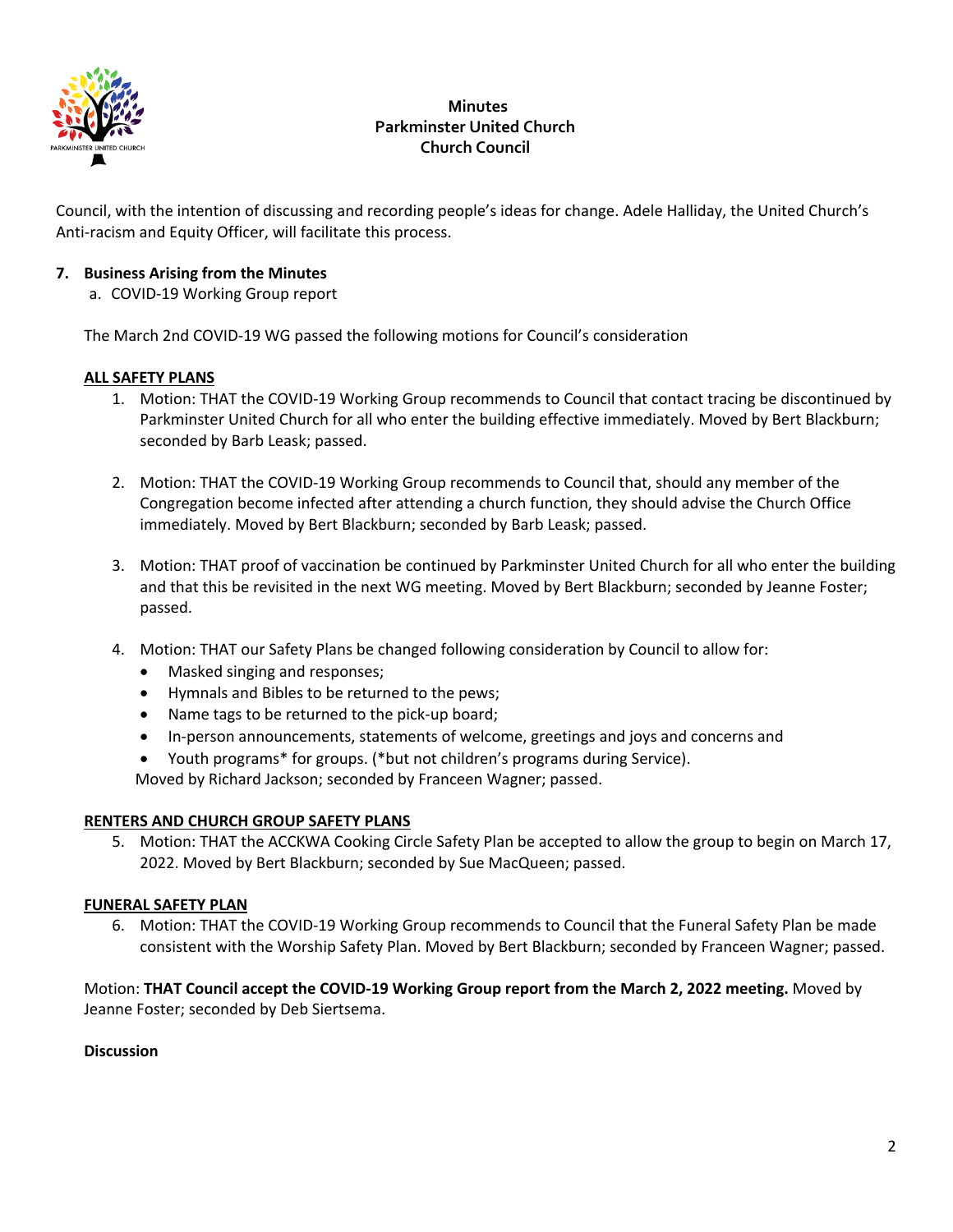

The question was raised as to how these motions will be communicated. Jennifer will email the congregation and also make announcements during service, keeping in mind both the enthusiasm of being open again, and also the concerns of those for whom large gatherings could present a health risk.

The children's programming was also a subject of discussion. The hope is that they will partially return outside in nicer weather, and when volunteers are available again. Heather will also send out a request for volunteers to help with Sunday school.

Jack highlighted that the church exists beyond Sunday service as well, and mentioned an article he has written for the newsletter about the outreach activities of the church.

There was a general recognition of the challenges of renewing the church after Covid, but some cautious optimism of the future.

### **Motion Passed**

#### **8. New Business**

a. Financial Reports.

Jack Reynolds outlined that we have ended the first two months with a deficit of \$1,915, which is very favourable considering that a year ago we had received a government wage subsidy of \$8,206 by this time and still had a deficit of \$2,500. However, our revenue in February did benefit from some growth we're starting to see in rental income, and from two special donations:

- a \$5,000 amount from the will of a former member's family, and

- a \$5,400 gift to the Local Fund via a member's donation of securities to the United Church Foundation. An additional amount of \$1,800 was directed by that person to Outreach.

Jack commented that he joined the Stewardship meeting last week to talk about the gifting of securities to the UCC Foundation. He outlined the advantageous situation of doing so with regard to capital gains tax. He reminded that it is possible to donate the proceeds to charities of your choice, provided that one of them is a United Church. A very small fee is payable to the Foundation for this service.

Jack reported that this type of giving will be encouraged on a regular basis in What's Up and in church announcements

Finance is hopeful that food trucks will return for the summer months to help meet our aggressive fundraising goals. Other options that are being considered:

- one or more short-term campaigns, for example to fund our choral scholars or some other specific need;
- auction or Christmas bake sale or bazaar might be organized;
- that the Speaker Series might resume to attract new members as well as a bit of revenue;

Jack closed with a reminder that with a continuation of Zoom services, there is a need to continue to promote giving via PAR.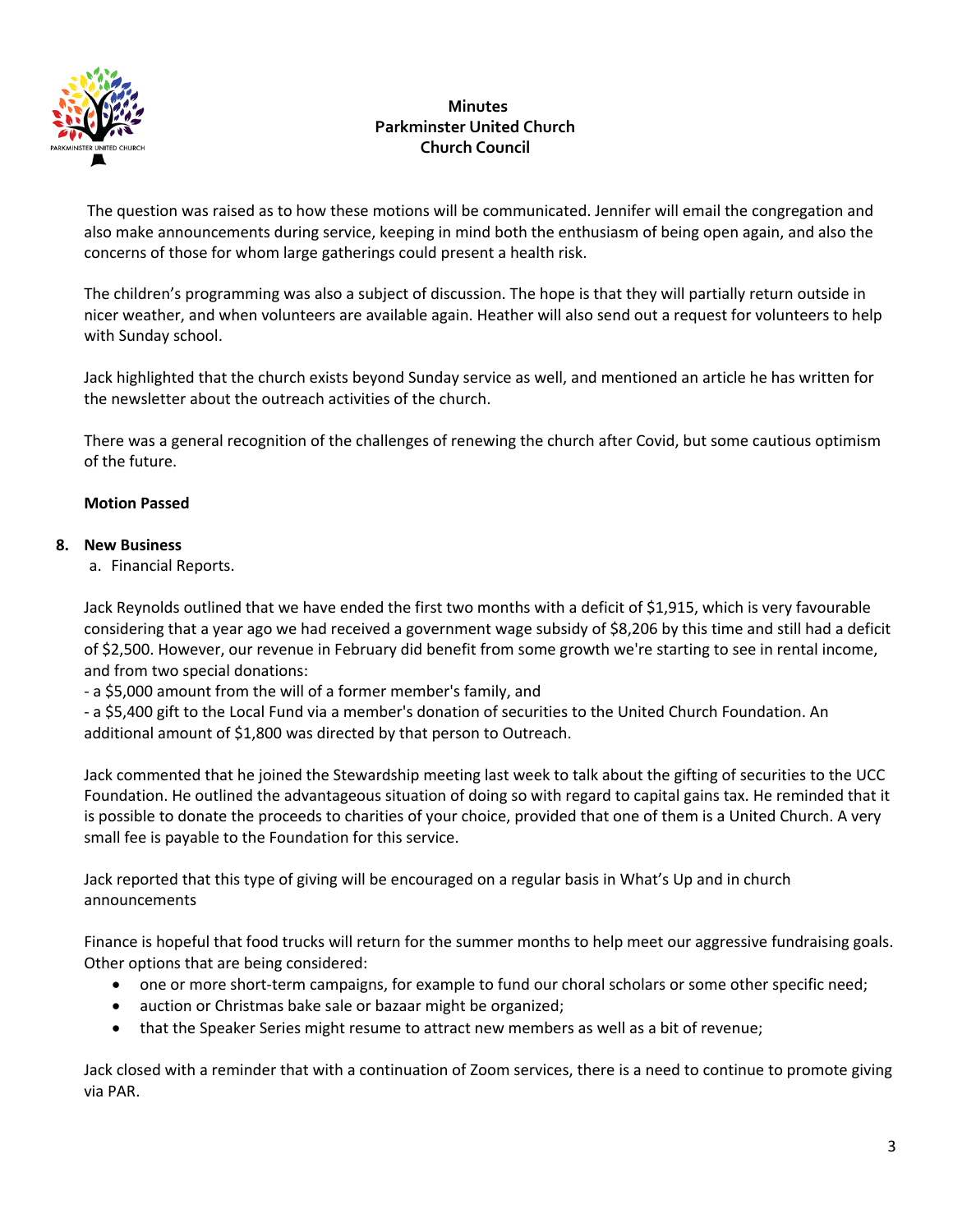

### Motion: **THAT Financial Reports be approved.** Moved by Sheila Rule; seconded by Sue MacQueen. **Passed**

#### b. Capital Projects Update.

Rob Hehl shared the Capital Projects Steering Committee's Terms of Reference for Council's consideration. He asked Council to consider whether UPRC is the best partner for development.

Rob highlighted that the central issues in a redevelopment project of church lands are 1) the ability to continue its outreach activities, and 2) to secure the long-term financial viability of Parkminster.

Given the magnitude of this decision in the life of Parkminster, it was agreed that the congregation be closely involved. The congregation also has a wealth of expertise that could be tapped into.

The committee hopes to bring a recommendation to Council by the end of 2022.

Rev. Joe recommended the proposal should include a consultation plan for neighbours and community partners, and a separate one for First Nations.

There was clarification that Wendy Ridgway is the Council Liaison for this project.

Rob will confirm that we are not obligated with the EDGE contract if Council chooses not to proceed.

The discussion resulted in several other recommendations:

- That John Watson be added to the list of names for the Capital Projects steering committee.
- That Jim Bowman be consulted about memorial gardens as this project moves forward.
- That other churches in the area who have embarked on similar projects be consulted.

Motion: **THAT the Capital Projects Committee's Terms of Reference be approved, with the addition of John Watson as committee member, a consultation plan for neighbours and community partners and a separate one for First Nations, and Community Liaison chair as liaison to the project.**

Moved by Deb Siertsema, seconded by Wendy Ridgway. **Passed**

#### **The terms of reference are attached as Appendix 1**

Bruce Mutton provided an overview on the transaction structure. UPRC's primary purpose is the viability of the United Church of Canada, and is available to support all aspects of the project. UPRC may end up being chosen, but all avenues will be considered. Housing appears to be the best revenue-generator, but that is not the only factor to consider.

Bruce and Rob will produce a report of the UPRC transaction structure to share with council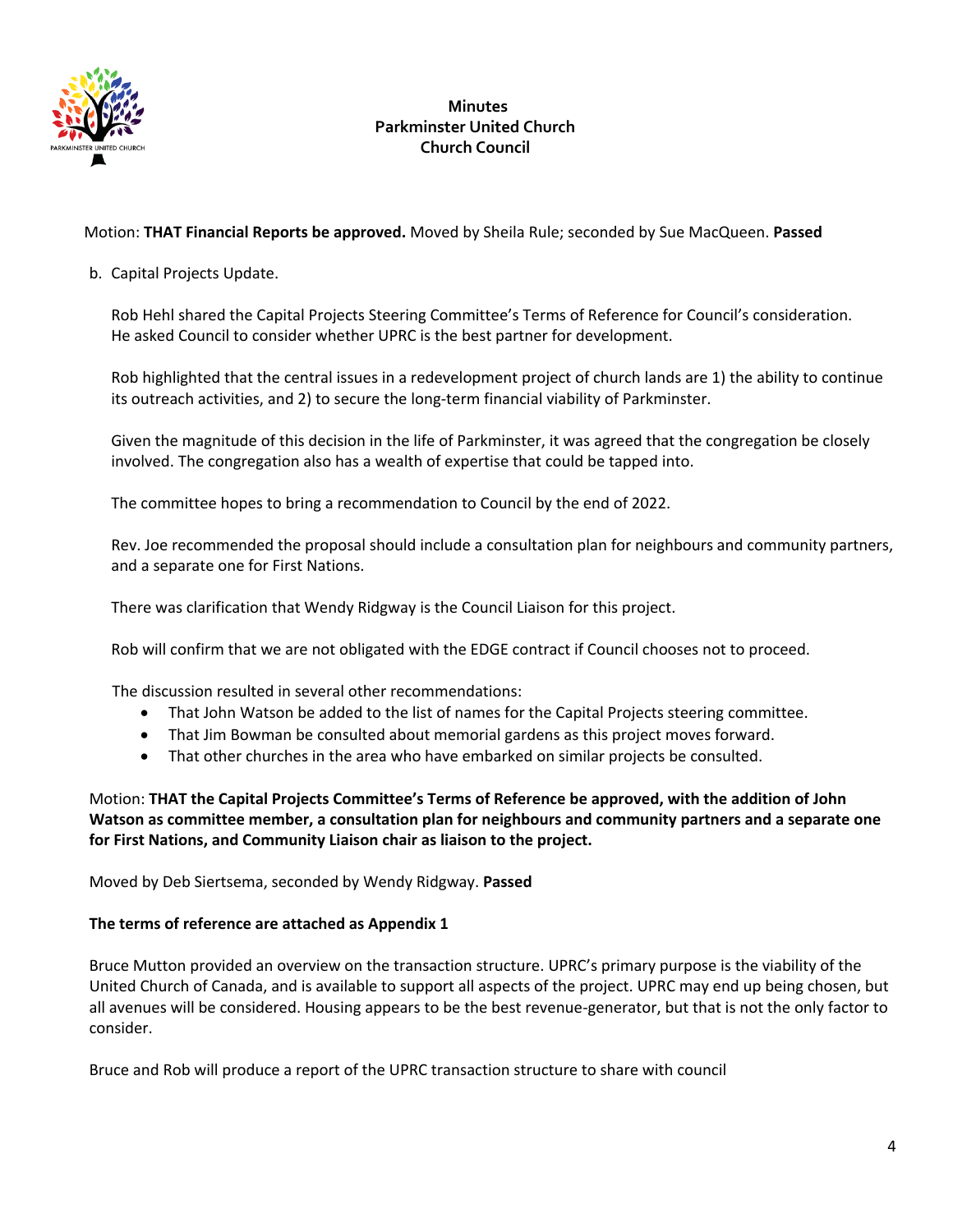

### c. Grant Update

Bruce Mutton related that the iPad grant is now completed. There are still some discretionary technology funds available.

The Bocce league planning is well underway and is showing promise.

A grant has been received for a portable projector to be installed in the gym, with the property committee to manage. This project is part of the "New Horizons for Seniors" Community programs within the Community Hub, with an expectation that it will be run by seniors and create connections to the broader community.

Bruce indicated this grant will also cover technology for hybrid meetings.

d. Request from Karen Cartmell

Karen Cartmell is looking to have Parkminster accept her transfer of membership from Sunset UC in Regina. She is a Licensed Lay Worship Leader (LLWL) and has requested to lead worship services occasionally at Parkminster, at regular remuneration for Pulpit Supply (currently \$224/ service in 2022). Since she needs to submit a list showing dates and locations where she has preached every year, it would be best if she could lead worship at least once a year.

It was clarified that PUC would not have financial implications for training.

Motion**: That Council accept Karen Cartmell as LLWL.** Moved by Jeanne Foster, seconded by Wendy Ridgway. **Passed**

e. Website

Kathy Shortt reported that the Website has been updated and is now hosted by WebHost Canada. She provided an overview of the improved site. Outreach and Social Justice now has higher prominence. The simpler menus offer an improved user experience. Council expressed gratitude for the work done on the Website. Any further suggestions can be directed to Kathy

### **9. Liaison Reports**

a. Development

Sandi provided the Worship calendar for March and April, which is attached as Appendix **2**

The wedding and funeral fee schedules have been tabled until next meeting.

b. Community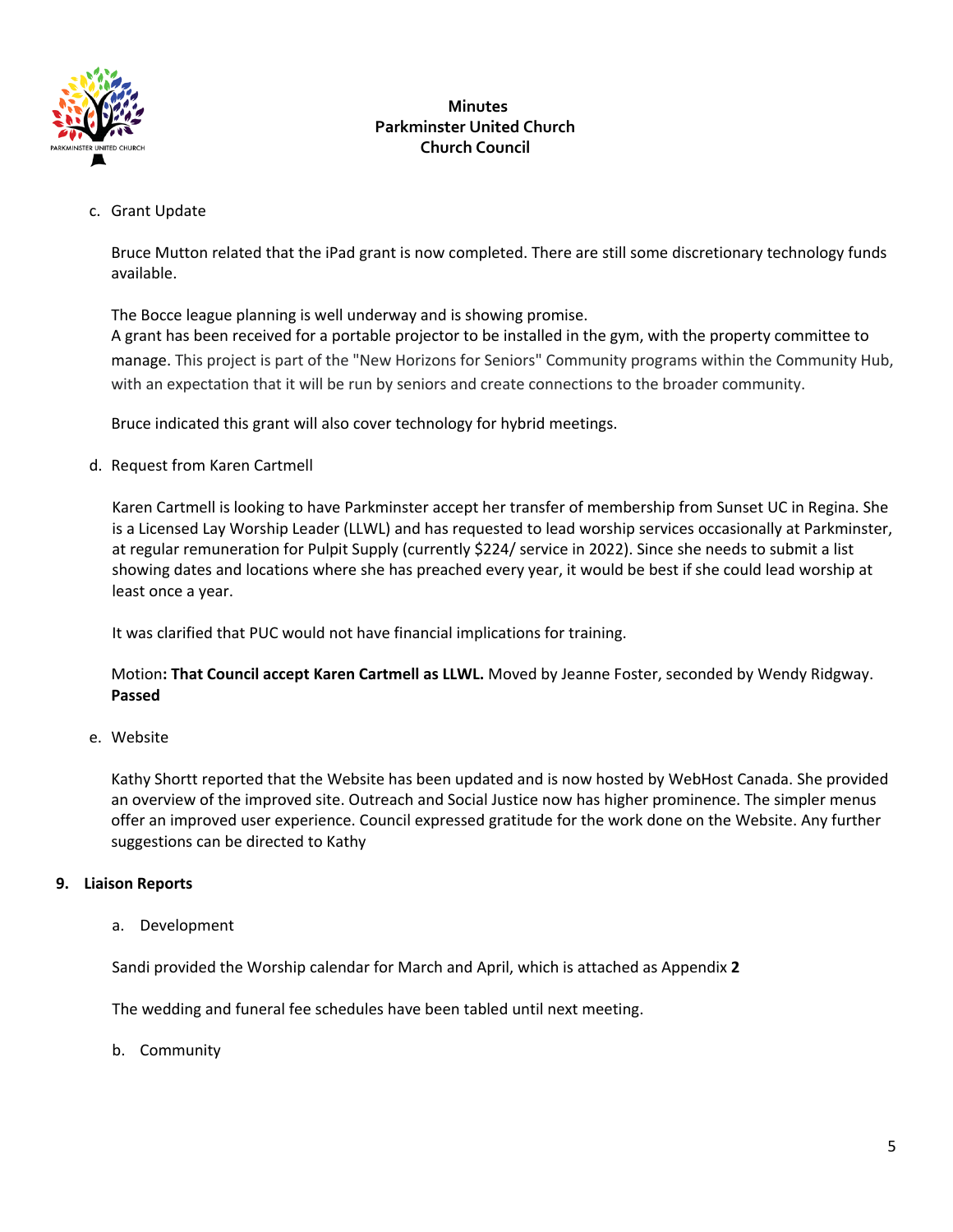

Wendy Ridgway reported that Bert is in discussion with Ray Gormley as he passes over the reins as Chair of Property Committee. She also reported that the Outreach Committee strives to find better ways to encourage the congregation to cover their own Broadview subscription, and to provide a greater understanding of Mission & Service Fund. They continue to work with A Better Tent City, where there are now on-site showers. There will be a presentation about SHOW on Sunday, March 20. Inclusive Ministries continue to encourage thinking and action on how we can transform PUC's ways of being. Council and committees will be asked in their April meetings to discuss responses to questions about how to address systemic changes. Inclusive will then facilitate a meeting in May to share and determine next steps.

The minister at St. Luke's UC, Cambridge, Rev. Michiko Bown-Kai, has expressed interest in having a collaborative Pride service in June. Rev. Joe will contact her. Suggestions on how to streamline the web site were shared with Communications.

c. Connections – Sheila

There will be a baptism on April 24 of Ava Lyn Fondong, daughter of Sarah King and Kingslye Fondong. Easter Sunday will have flowers for families grieving loss of loved one in last year. The committee has had extensive discussions on how to build back community for the church following the Covid pandemic.

Motion**: THAT the Liaison Reports be approved.** Moved by Kathy Shortt; seconded by Sue MacQueen. **Passed**

#### **10. Any Other Business**

None

- **11. Next meeting:** April 19 at 6:30 pm
- **12. Closing Prayer**  Reverend Heather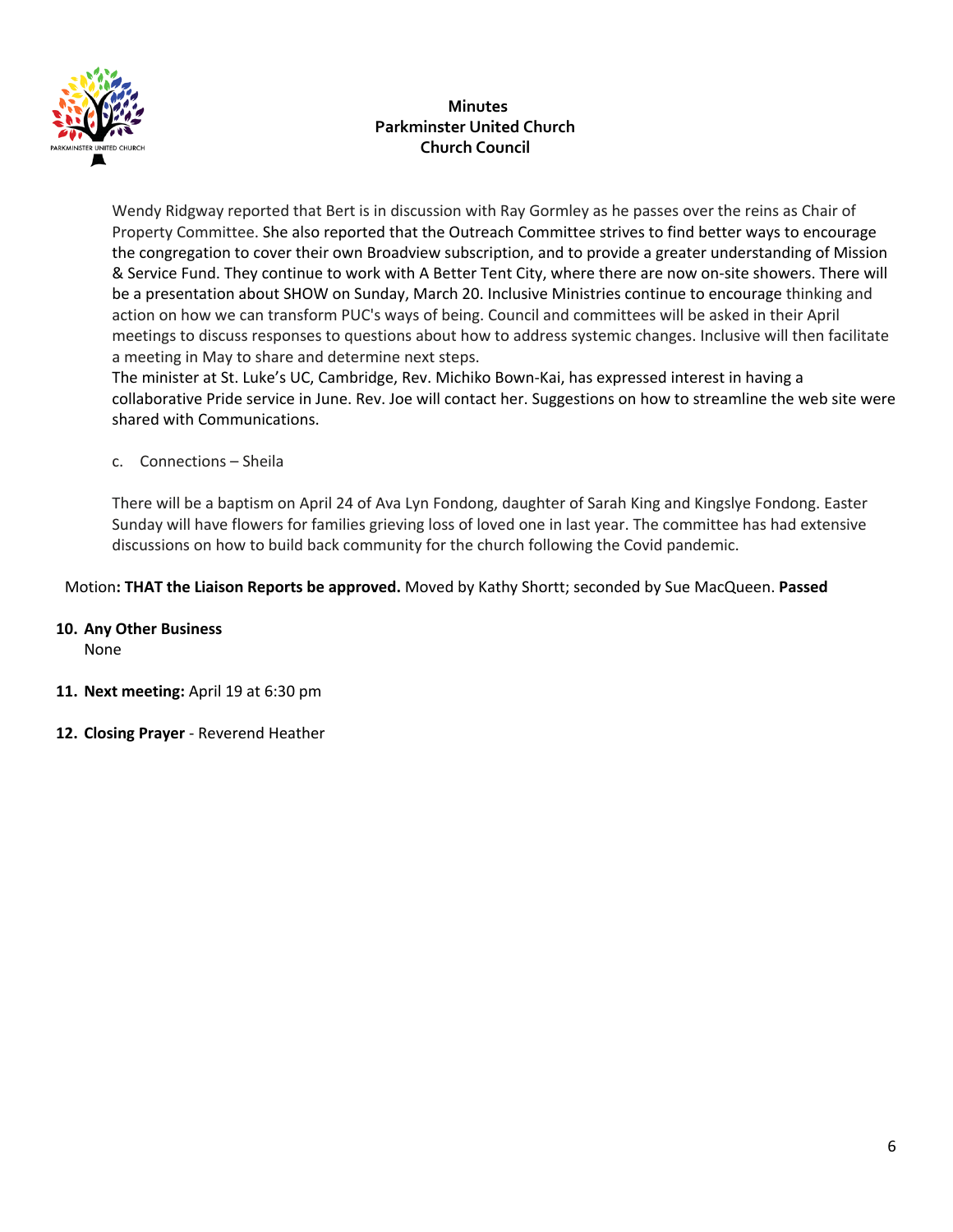# **Appendix 1**

## **DRAFT FOR DISCUSSION PURPOSES**

## **Capital Projects Steering Committee, March 2022**

## **Terms of Reference**

- 1. Members of the Committee shall include Bert Blackburn, Andrea Gaspar, Ron Usaty, Kathy Shortt, Terry Ridgeway, John Watson, Bruce Mutton, Rob Hehl, Jeff Stacey and Rev. Heather Power.
- 2. The Committee shall select a Chair or Co-Chairs, and a Secretary.
- 3. The Committee can, at its discretion, add other members as they see fit.
- 4. The Committee should aim to produce a recommendation for a development plan to Council before the end of 2022.
- 5. The Committee shall meet according to a schedule that it sets for itself, with minutes kept and a copy of those minutes provided to Council through its Liaison, Jennifer Allan.
- 6. It is not intended that the work of the Committee conflict with or duplicate that of the Property Committee, nor is it Council's intention that there be a re-invention of Parkminster's stated vision.
- 7. The objective is as follows:
	- a. Identify options for the redevelopment of Parkminster's property for the purposes of committing to sustainable outreach and supporting the long-term financial needs of Parkminster and develop assessment framework
	- b. Assess and confirm that the United Church Property Resource Corporation is the most appropriate development partner (examine if appropriate, relationships with other development partners)
	- c. Consult with Parkminster's community partners and First Nations community
	- d. Develop and present alternative development scenarios and for each scenario set out:
		- i. High level plans for the real estate development (renderings of potential development, sanctuary and church use property, how community with be supported by the development)
		- ii. How the scenario will meet the outreach objectives of Parkminster
		- iii. Financial plan for development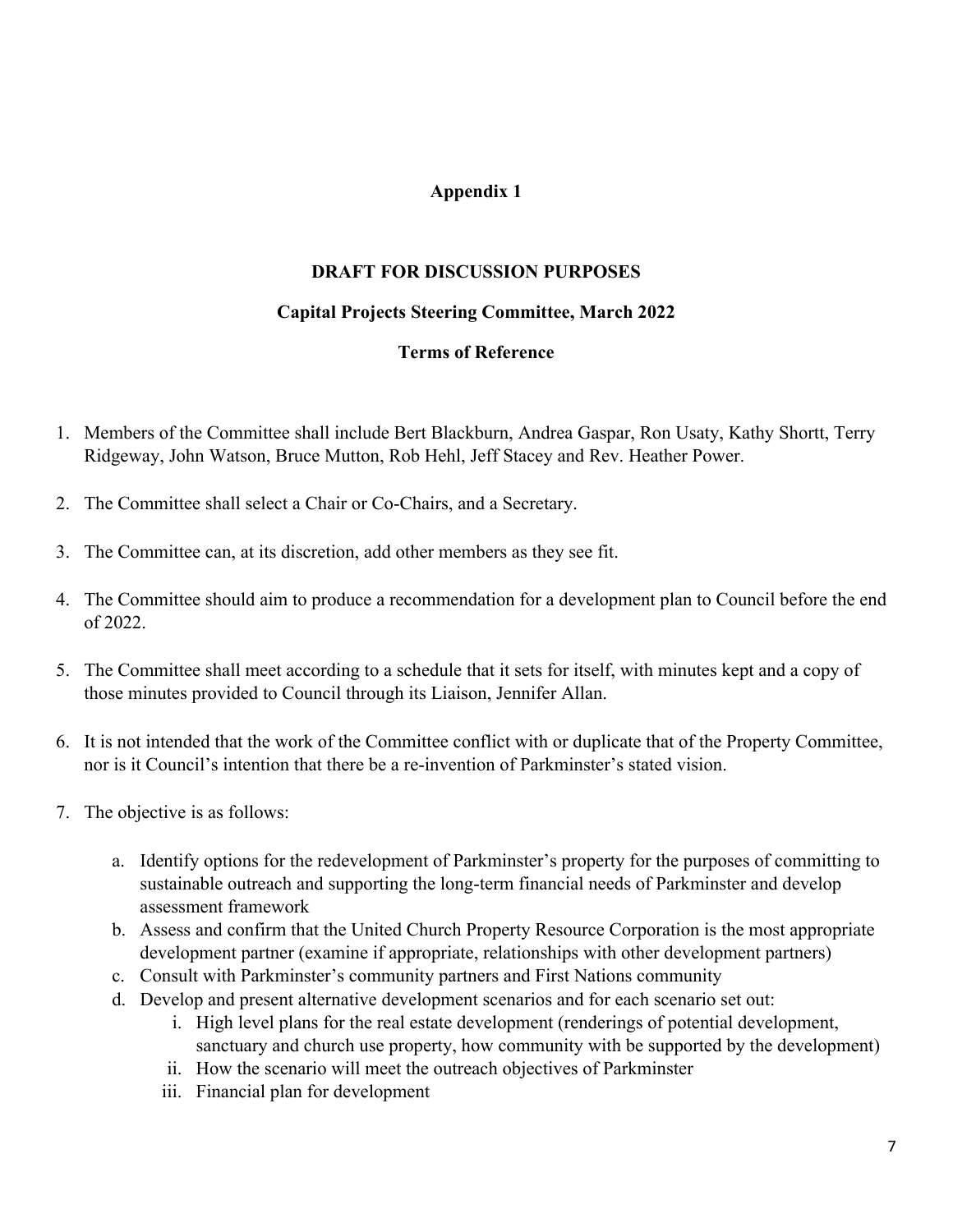- iv. Financial model for long term sustainability
- v. Congregation's role during redevelopment and operation
- vi. Requirements for external advisors
- vii. Project Plan including communication plan
- e. Assist Council in presenting alternatives and recommendation to the Congregation
- f. If approved, set out the detailed development plan in partnership with the development partner
- 8. The Committee shall actively seek the guidance in input of all Committees of Parkminster.
- 9. The Committee shall submit reports to Council at each Council meeting for the purposes status updates, recommendations for next steps and requests for approvals to proceed.